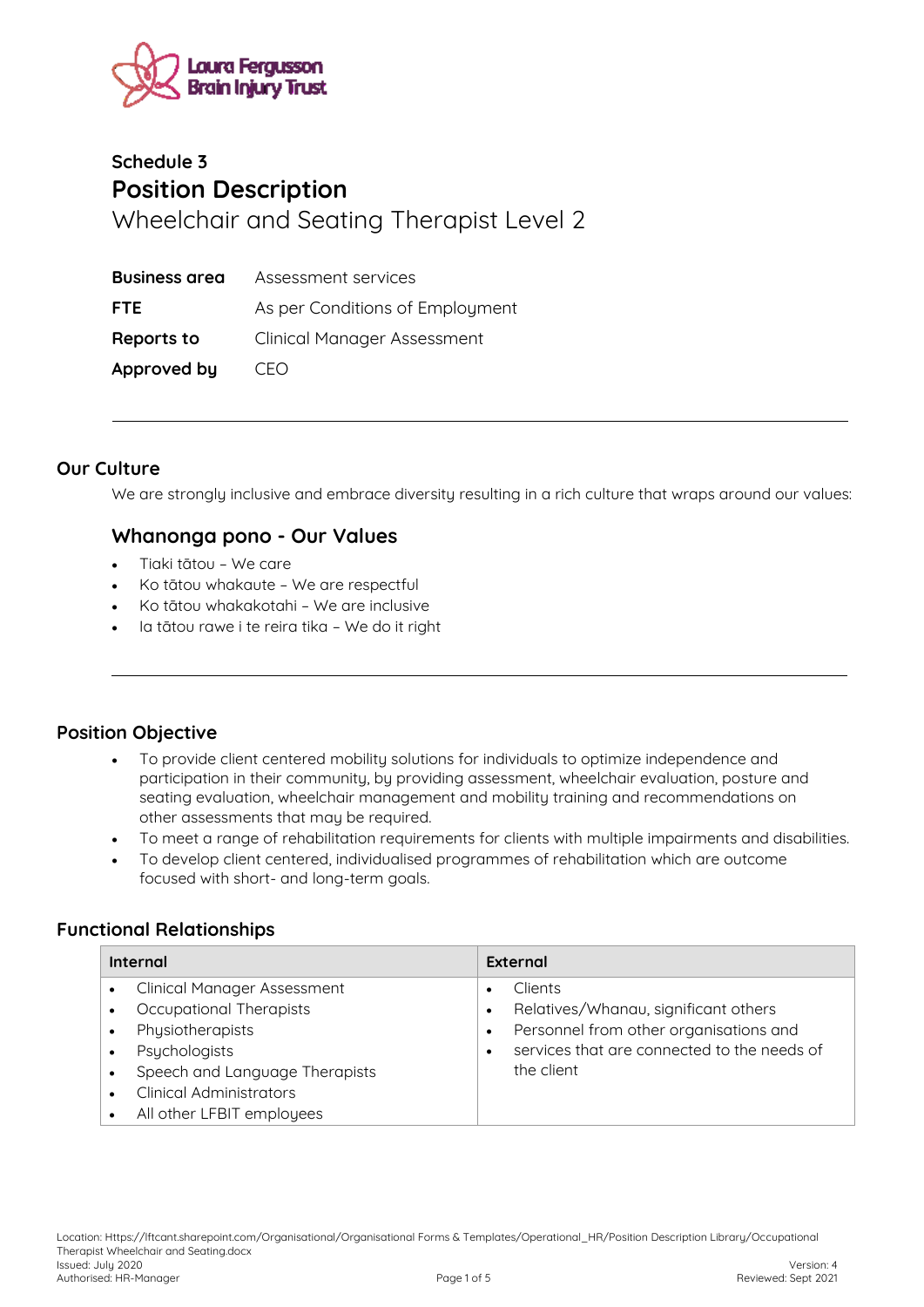

## **Key Areas of Accountability**

| Area of                  | <b>Expectations</b>                                                                                                                                       |  |
|--------------------------|-----------------------------------------------------------------------------------------------------------------------------------------------------------|--|
| Accountability           |                                                                                                                                                           |  |
| <b>Service Delivery</b>  | Assesses clients and provides OT services in relation to complex wheelchair and seating, equipment needs, impact on potential housing<br>$\bullet$        |  |
|                          | modifications, transport and support services.                                                                                                            |  |
|                          | Maximises the client's functional abilities through validated, evidence-based assessment and trials and robust funding applications<br>$\bullet$          |  |
|                          | Works as required with other allied health staff in the community to meet the objectives of the assessment services.<br>$\bullet$                         |  |
|                          | Ensures interventions and goals met and recorded/reported in line with contractual and funder requirements.<br>$\bullet$                                  |  |
|                          | Assists with peer reviewing of colleague's reports as caseload allows to support senior staff.<br>$\bullet$                                               |  |
|                          | Provides leadership, management and clear direction in the delivery of rehabilitation and care services within the defined area(s)<br>$\bullet$           |  |
|                          | of responsibility.                                                                                                                                        |  |
|                          | Ensures all care/rehabilitation practices are provided in a manner that promotes the personal values of the resident/client.<br>$\bullet$                 |  |
|                          | Liaises with residents/clients, relatives and the inter-disciplinary team to identify resident/client individualised goals and assist in the<br>$\bullet$ |  |
|                          | development of the goal plan                                                                                                                              |  |
|                          | Coordinates directly or indirectly day to day rehabilitation activities to meet/exceed resident goals.<br>$\bullet$                                       |  |
|                          | Ensures service provision meets agreed KPIs.<br>$\bullet$                                                                                                 |  |
|                          | Actively contributes as appropriate within the setting, to the creation and maintenance of the home/social environment in which<br>$\bullet$              |  |
|                          | emotional, physical, spiritual, cultural and sexual needs are met.                                                                                        |  |
|                          | Demonstrates effective implementation of:<br>$\bullet$                                                                                                    |  |
|                          | Relevant code of Ethics<br>$\circ$                                                                                                                        |  |
|                          | Legislation effecting professional practice                                                                                                               |  |
|                          | Relevant standards of practice                                                                                                                            |  |
|                          | Implements systems and procedures that monitor, maintain and, where appropriate, challenge and improve standards                                          |  |
|                          | within your service, ensuring that standards are regularly reviewed to achieve high quality.                                                              |  |
|                          | Uses technology effectively to monitor and understand KPIs, to manage day to day service delivery and to support and<br>$\bullet$                         |  |
|                          | enhance your role.                                                                                                                                        |  |
|                          | Takes appropriate actions following recommendations from health and safety inspections and other internal audit processes<br>$\bullet$                    |  |
|                          | Ensures all contractual and KPI areas are met.<br>$\bullet$                                                                                               |  |
|                          | Provides services in a responsible, cost effective and efficient manner with an awareness of the appropriate uses of supplies.<br>$\bullet$               |  |
|                          | Assesses appropriately, uses and maintains equipment and reports maintenance issues.<br>$\bullet$                                                         |  |
|                          | Monitors use of materials related to clinical practice at site level and initiates action to ensure efficiency.<br>$\bullet$                              |  |
| <b>Clinical Practice</b> | Maintains LFBIT clinical standards of practice relevant to OT services within Special Assessment Contracts and help with continuing service<br>$\bullet$  |  |
|                          | development improvement as caseload allows.                                                                                                               |  |
|                          | Acts as a clinical resource for other Special Assessment staff<br>$\bullet$                                                                               |  |
|                          | Ensures all records meet the Assessment Service and LFBIT quality standards.<br>$\bullet$                                                                 |  |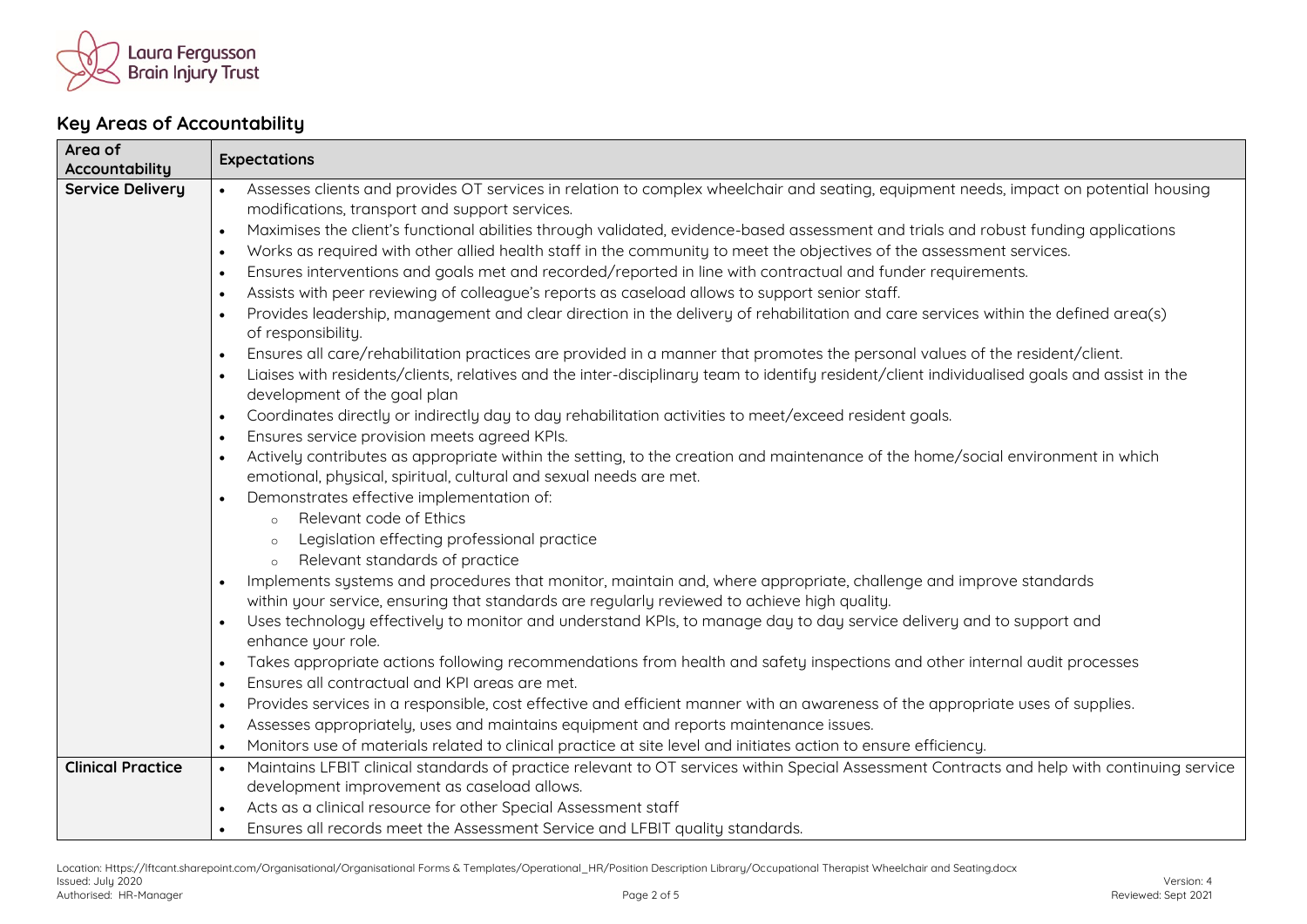

| Area of<br>Accountability | <b>Expectations</b>                                                                                                                                                                                              |  |  |  |
|---------------------------|------------------------------------------------------------------------------------------------------------------------------------------------------------------------------------------------------------------|--|--|--|
|                           | Participates in formal and informal meetings to assist with problem solving and future driven interventions (not just reactionary).<br>$\bullet$                                                                 |  |  |  |
|                           | Participates in team meetings and in-service education.<br>$\bullet$                                                                                                                                             |  |  |  |
|                           | Undergoes regular supervision to ensure work meets contractual and procedural requirements<br>$\bullet$                                                                                                          |  |  |  |
|                           | Maintains or obtains Enable NZ Wheeled mobility and Postural management credential level 1&2 with custom seating being a desirable<br>$\bullet$                                                                  |  |  |  |
|                           | accreditation to have or work towards. Access for basic equipment under household management.                                                                                                                    |  |  |  |
|                           | Process AccessAble applications as relevant to assessment findings.<br>$\bullet$                                                                                                                                 |  |  |  |
|                           | Participates with OT CCFR requirements.<br>$\bullet$                                                                                                                                                             |  |  |  |
| <b>Special Projects</b>   | Special projects may be delegated to the Occupational therapist from time to time. Other areas of responsibility may also be negotiated<br>$\bullet$                                                             |  |  |  |
|                           | with the Occupational therapist based on experience and special interest in the area.                                                                                                                            |  |  |  |
| Interpersonal             | Demonstrates respect and integrity at all times.<br>$\bullet$                                                                                                                                                    |  |  |  |
| Relationships/            | Accepts and effects constructive change and/or criticism.<br>$\bullet$                                                                                                                                           |  |  |  |
| <b>Teamwork</b>           | Displays a good team spirit and adopts a positive approach to work.<br>$\bullet$                                                                                                                                 |  |  |  |
|                           | Empathises with others.<br>$\bullet$                                                                                                                                                                             |  |  |  |
|                           | Demonstrates the ability to work independently but with the capacity to work as part of a team.<br>$\bullet$                                                                                                     |  |  |  |
|                           | Acts primarily as a consultant in their area of profession.<br>$\bullet$                                                                                                                                         |  |  |  |
|                           | Acts as a positive role model for all staff.                                                                                                                                                                     |  |  |  |
|                           | Utilises a leadership approach to support and assist fellow team members.<br>$\bullet$                                                                                                                           |  |  |  |
|                           | Communicates with clients, relatives, staff and community in a calm, professional manner that shows respect for individuals.<br>$\bullet$                                                                        |  |  |  |
|                           | Uses effective problem-solving skills to complete required tasks and resolve conflict at the earliest opportunity.<br>$\bullet$                                                                                  |  |  |  |
|                           | Recognises, values and accommodates the differences among team members and seeks to support and assist where appropriate<br>$\bullet$                                                                            |  |  |  |
| Professional              | Undertakes responsibility for meeting the mandatory requirements of the Trust and any relevant professional bodies.<br>$\bullet$                                                                                 |  |  |  |
| Development               | Participates in performance planning and review and the setting of performance objectives.<br>$\bullet$                                                                                                          |  |  |  |
|                           | Identifies own learning requirements/deficits and develops a training plan in conjunction with manager.<br>$\bullet$                                                                                             |  |  |  |
|                           | Contributes to performance reviews of fellow team members.<br>$\bullet$                                                                                                                                          |  |  |  |
|                           | Undertakes staff training as required (within expertise level)<br>$\bullet$                                                                                                                                      |  |  |  |
| Quality                   | Participates in quality improvement activities as requested/required.<br>$\bullet$                                                                                                                               |  |  |  |
| Improvement               | Documents and reports accidents and incidents accurately in accordance with policy.<br>$\bullet$                                                                                                                 |  |  |  |
|                           | Actively participates in quality assurance programmes and audits, to monitor and improve standards of care, completing requested<br>$\bullet$<br>documentation and audit activities within specified timeframes. |  |  |  |
|                           | Supports continuous quality improvement.<br>$\bullet$                                                                                                                                                            |  |  |  |
|                           | Contributes to the quality management team activities.<br>$\bullet$                                                                                                                                              |  |  |  |
|                           | Undertake internal audits as per the quality plan.<br>$\bullet$                                                                                                                                                  |  |  |  |
|                           | Adheres to quality and risk management protocols.<br>$\bullet$                                                                                                                                                   |  |  |  |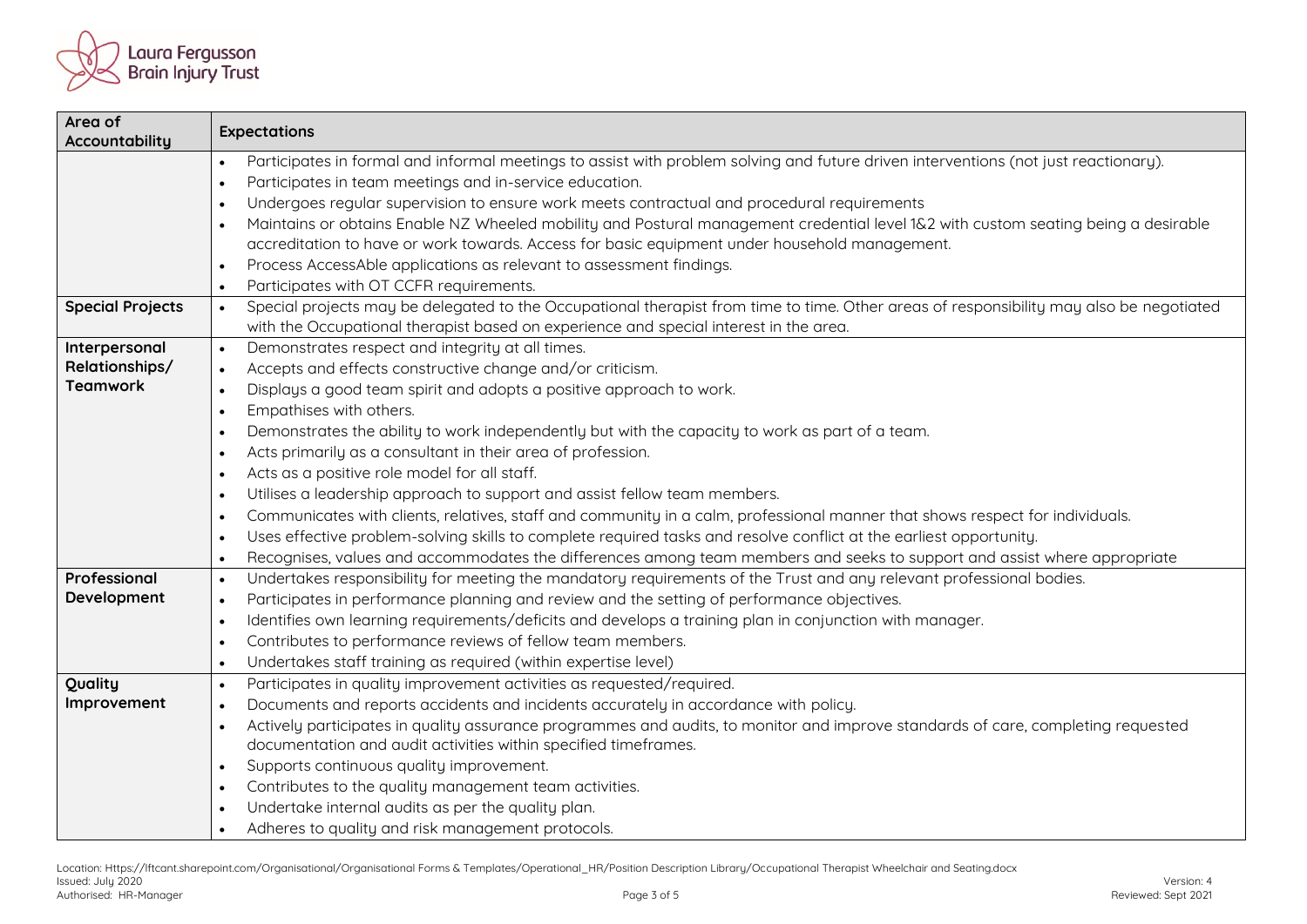

| Area of<br><b>Accountability</b>                                                                                                              | <b>Expectations</b>                                                                                                                                                  |  |  |  |
|-----------------------------------------------------------------------------------------------------------------------------------------------|----------------------------------------------------------------------------------------------------------------------------------------------------------------------|--|--|--|
|                                                                                                                                               | Identifies areas for improvement and uses a Continuous Quality<br>$\bullet$                                                                                          |  |  |  |
|                                                                                                                                               | Improvement approach to problem solving.<br>$\bullet$                                                                                                                |  |  |  |
|                                                                                                                                               | Encourages and responds to team members suggestions for improvements in work practices/customer service.<br>$\bullet$                                                |  |  |  |
| Organisational<br>Culture                                                                                                                     | Promotes good public relations through positive relations/interactions with clients, families, the public and all inter-disciplinary<br>$\bullet$<br>team personnel. |  |  |  |
| Establishes and maintains a cooperative relationship with all members of the LFBIT team, including clinical, management<br>and support staff. |                                                                                                                                                                      |  |  |  |
|                                                                                                                                               | Maintains confidentiality in respect to LFBIT's, business, employees and clients.<br>$\bullet$                                                                       |  |  |  |
|                                                                                                                                               | Models LFBIT's values and adheres to policies and procedures.<br>$\bullet$                                                                                           |  |  |  |
| Cultural                                                                                                                                      | Understands and has knowledge of the Treaty of Waitangi<br>$\bullet$                                                                                                 |  |  |  |
| understanding of                                                                                                                              | Promotes an awareness of ethnic and cultural differences, religious beliefs and obligations relating to the Treaty of Waitangi.<br>$\bullet$                         |  |  |  |
| the Treaty of                                                                                                                                 | Displays cultural sensitivity and a willingness to work positively with organisational strategies to improve outcomes for Maori.<br>$\bullet$                        |  |  |  |
| Waitangi                                                                                                                                      | Respects diversity of cultural and religious beliefs amongst staff and clients.<br>$\bullet$                                                                         |  |  |  |
| <b>Health &amp; Safety</b>                                                                                                                    | Takes reasonable care of own health and safety<br>$\bullet$                                                                                                          |  |  |  |
|                                                                                                                                               | Takes reasonable care that own actions do not adversely affect the health and safety of other persons.<br>$\bullet$                                                  |  |  |  |
|                                                                                                                                               | Cooperates with any reasonable workplace health and safety policy or procedure that has been notified to workers.<br>$\bullet$                                       |  |  |  |
|                                                                                                                                               | Complies, so far as reasonably able, with any reasonable instruction given by the Trust, so the Trust can comply with<br>$\bullet$<br>HSWA and regulations.          |  |  |  |
|                                                                                                                                               | Ensures compliance with security requirements and is vigilant in all matters of security.<br>$\bullet$                                                               |  |  |  |
| Recognises safety hazards and risks and initiates appropriate corrective actions.<br>$\bullet$                                                |                                                                                                                                                                      |  |  |  |
| Attends fire and evacuation lectures and participates in drills as required.<br>$\bullet$                                                     |                                                                                                                                                                      |  |  |  |
|                                                                                                                                               | Ensures that all accidents/incidents/near misses are reported.<br>$\bullet$                                                                                          |  |  |  |
|                                                                                                                                               | Reports and documents all lost time injuries and ensures serious harm injuries are reported to WorkSafe.<br>$\bullet$                                                |  |  |  |
|                                                                                                                                               | Systematically identifies and assess hazards and risks within the working environment and take all practical steps to control those<br>$\bullet$<br>hazards/risks.   |  |  |  |
| <b>Other Duties</b>                                                                                                                           | Undertakes other duties as requested by your Manager from time to time<br>$\bullet$                                                                                  |  |  |  |
|                                                                                                                                               | Performs such duties in a timely, accurate manner and in accordance with the Trust's policies and procedures.<br>$\bullet$                                           |  |  |  |